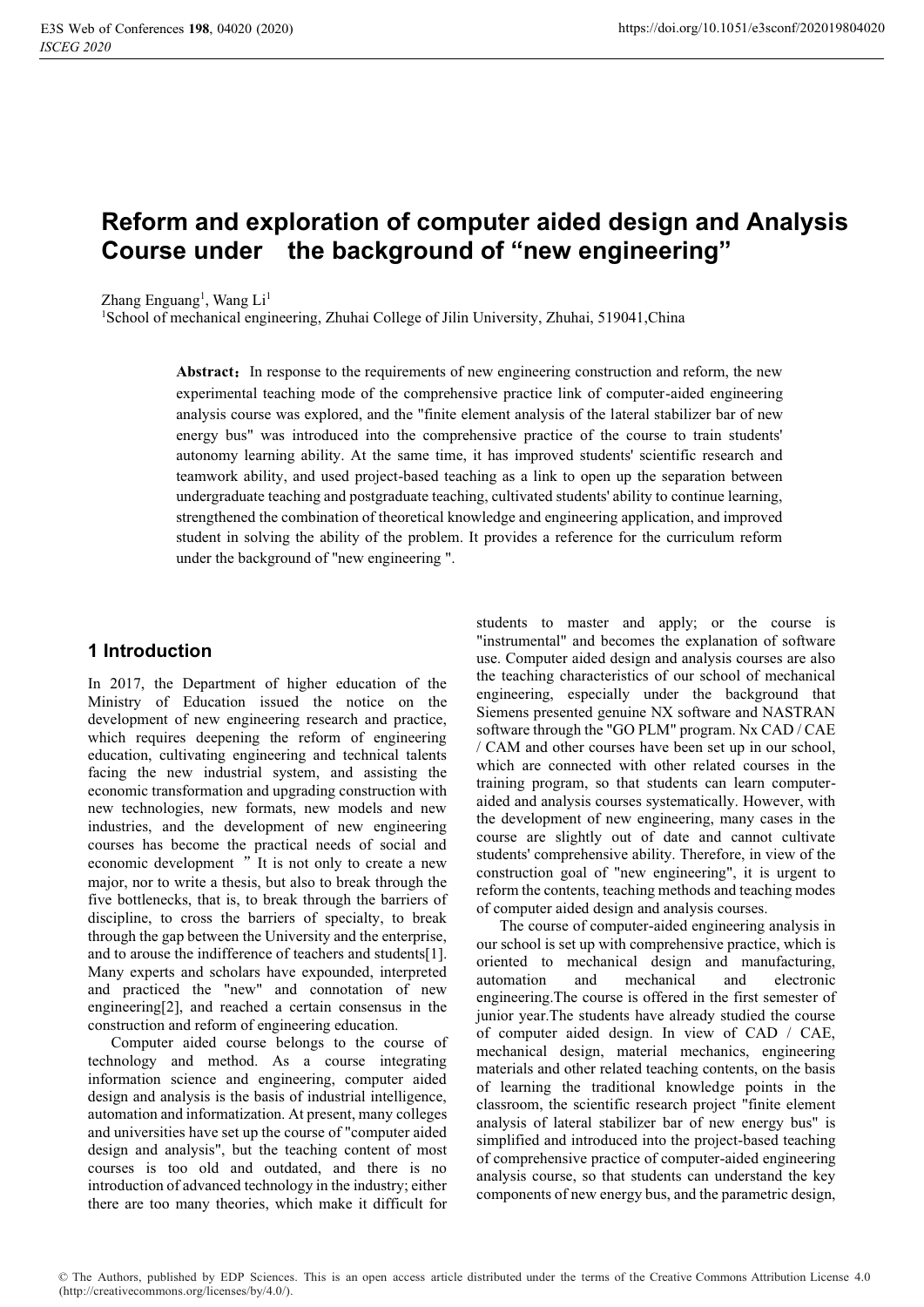assembly and finite element analysis of lateral stabilizer bar of new energy vehicle are carried out by using manufacturing information software nx8.0. The integration of computer-aided technology and traditional mechanical design and analysis is realized. The students' literature retrieval and reading ability are trained. At the same time, the scientific research literacy and team cooperation ability of the students are improved. The project-based teaching is used as the link to break through the separation of this research It has trained the students' ability to continue learning and realized the concept of new engineering training.

### **2 Design of comprehensive practice**

Students study computer-aided engineering analysis in the fifth semester. Although the students have studied

mechanical design, material mechanics, computer-aided design and other courses before, we can find that students are vague about the concepts of mechanical analysis, stress distribution of parts, stiffness and other concepts in the 4th semester of reducer design course, and can not well understand the more abstract concepts such as stress deformation of parts.Through the division of labor among different members of the project team, the students first searched and read the literature on the role and research status of the "automobile stabilizer bar", and then used NX software to establish the parametric model of the stabilizer bar and assemble it. Then, they looked up the common materials and different boundary conditions of the stabilizer bar and its bushing The rationality of the analysis is discussed. Students who have spare force can also continue to study the optimization of hollow stabilizer bar. The specific process is shown in Figure 1





## **3 Function of stabilizer bar**

Stabilizer bar is an auxiliary elastic element in automobile suspension. As shown in Figure 2, in order to improve the ride comfort of the vehicle, the suspension stiffness is usually designed to be relatively low, and the result is that the driving stability of the vehicle is affected. Therefore,

the lateral stabilizer bar structure is adopted in the suspension system to improve the stiffness of the suspension roll angle and reduce the body inclination. The stabilizer bar is mainly used to prevent the car body from excessive lateral tilt when turning, so as to keep the car as balanced as possible. The stabilizer bar can be regarded as a torsion spring to stabilize and prevent rollover.



**Fig. 2** assembly structure of stabilizer bar

The probability of rollover of vehicles without stabilizer bar is much higher, especially in the case of high mass, high centroid and changeable road conditions. The

stabilizer bar of new energy bus is an important part to prevent rollover. In recent years, many automobile companies pay attention to the research of stabilizer bar.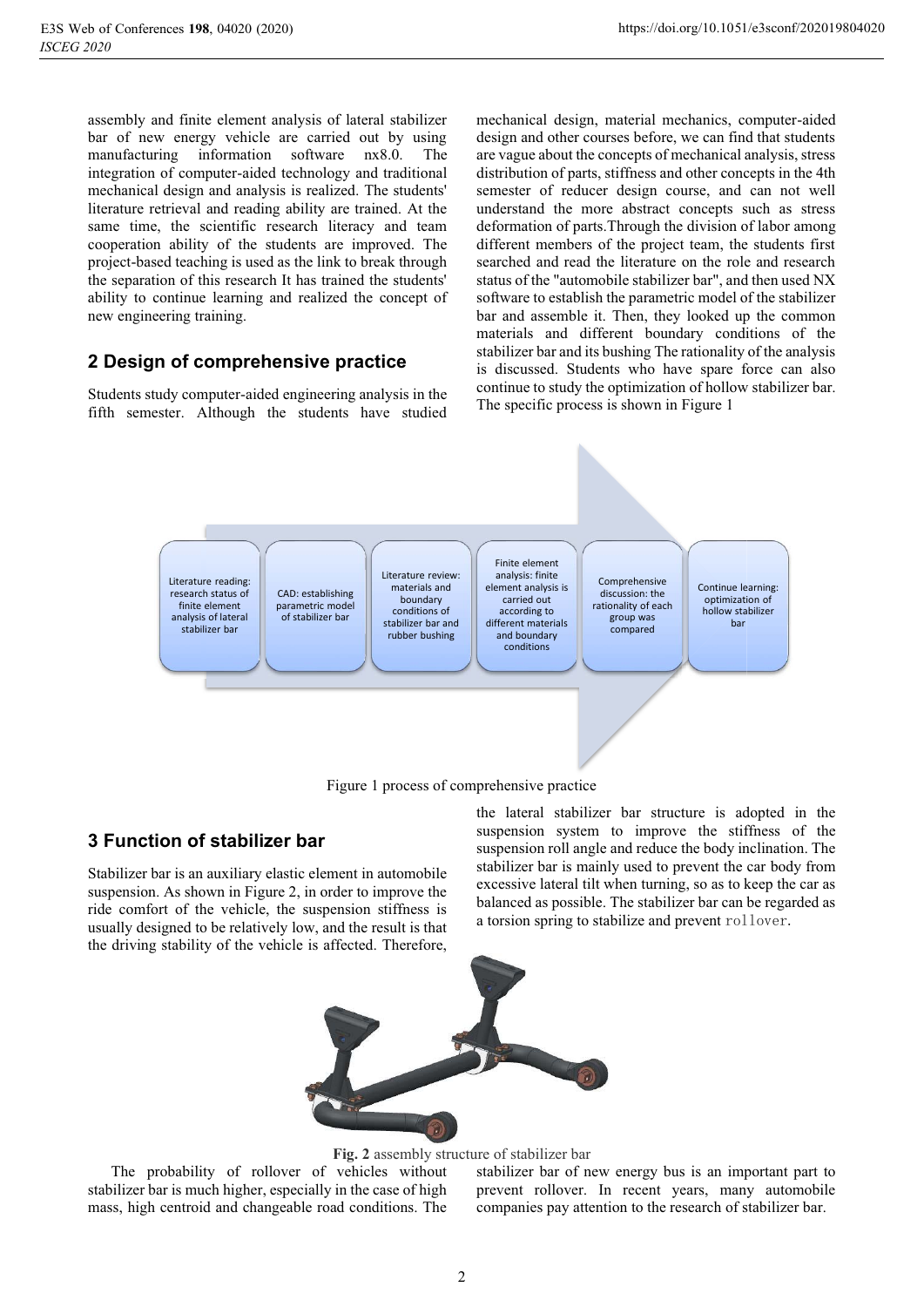### **4 Research status of stabilizer bar at home and abroad**

Japan Spring Company (NHK) has established a Nisheng spring company in China. The main products are suspension spring and stabilizer bar. Researchers from NHK company regard the stiffness of stabilizer bar as linear and continuous, analyze its stress and outer diameter growth rate, mass reduction rate and wall thickness rate, and design and produce hollow stabilizer bar by cold forming bending radius design method and high frequency electromagnetic induction welding technology [3].

M. sampon et al. [4,5] of Cambridge University applied the active stabilizer bar control technology to the high center of gravity multi node articulated vehicle model, and established a linear anti rollover model, and its effectiveness was verified by simulation test.

Hangzhou Institute of technology and Shanghai Automotive Group put forward the physical model of stabilizer bar support, analyzed the influence of different performance parameters of rubber bushing commonly used in suspension on the handling and comfort performance of suspension. According to the relative movement of stabilizer bar and rubber bushing, the current stabilizer bar is classified as [6]: free rotation, semi free

rotation, tight fit, surface fit and vulcanization.

Wang Guoli of Jilin University has carried out fatigue simulation analysis and structural optimization on the connecting rod bracket of automobile suspension stabilizer. The cross-section of the bracket is changed from the original constant cross-section to the variable crosssection, which can reduce the fatigue damage and prolong the service life of components [15].

### **5 Establishment of finite element model**

#### **5.1 Parametric design of stabilizer bar**

Nx8.0 was used to establish the parametric model. The modeling, assembly and finite element analysis of this case are completed in nx8.0, which ensures the unity of data and improves the editability of the model. Nx8.0 supports parametric design and can add user-defined expressions to key variables. For example, the "pipe" command is used to establish the stabilizer bar. The initial inner diameter is 0 and the outer diameter is 25. The inner diameter expression can be used as the design variable in the future dimension optimization. The parametric design of the stabilizer bar is shown in Figure 3, which is a Ushaped rod with circular cross-section.



**Figure 3** three dimensional model of stabilizer bar **Fig. 4** grid generation



#### **5.2 Material selection and mesh generation**

The commonly used materials of stabilizer bar are 60si2cr a, 60si2cr VA, 60Si2MnA, 50CrVA and 55cr3. In this paper, 55cr3 is selected, with young's modulus of  $20 \text{Gga}$ , Poisson's ratio of 0.29, density of 7850kg / m3, ultimate tensile strength of 1225mpa and yield limit of 1080mpa. When doing the finite element analysis, students are divided into groups and choose different materials. For example, the simulation results of 0si2cra, 60si2cr VA and 55cr3 are compared.

The bushing material of stabilizer bar is mostly natural rubber or synthetic rubber, which plays the role of vibration reduction, buffering and noise reduction.

In the automobile chassis parts with rubber bushing, the rubber material is mostly solid rubber, which can be regarded as incompressible material. Rubber material is a common elastomer, which has significant nonlinear characteristics and can withstand maximum strain.

In the finite element analysis of NX, the mesh of solid

is divided into 3D tetrahedron and 3D sweep mesh, and the 3D tetrahedron is divided into 10 nodes and 4 nodes. In order to save time in classroom teaching, 4-node 3D tetrahedral mesh is used to discretize the stabilizer bar and two bushings, with about 760000 elements and 150000 nodes. The grid after division is shown in Figure 4.

# **6 Adding load and constraint and solution analysis**

#### **6.1 Add load and constraint**

In the simulation, it is difficult to do the finite element analysis of the rubber bushing and the stabilizer bar together. However, if the rubber bushing is ignored, only the y-direction rotational freedom is released at the center of the assembly position of the rubber bushing and the stabilizer bar, so that the error of the stabilizer bar is often large. Secondly, rubber material has nonlinear mechanical properties. If it is replaced by other hard materials, it can not meet the requirements. Therefore, mesh adhesion is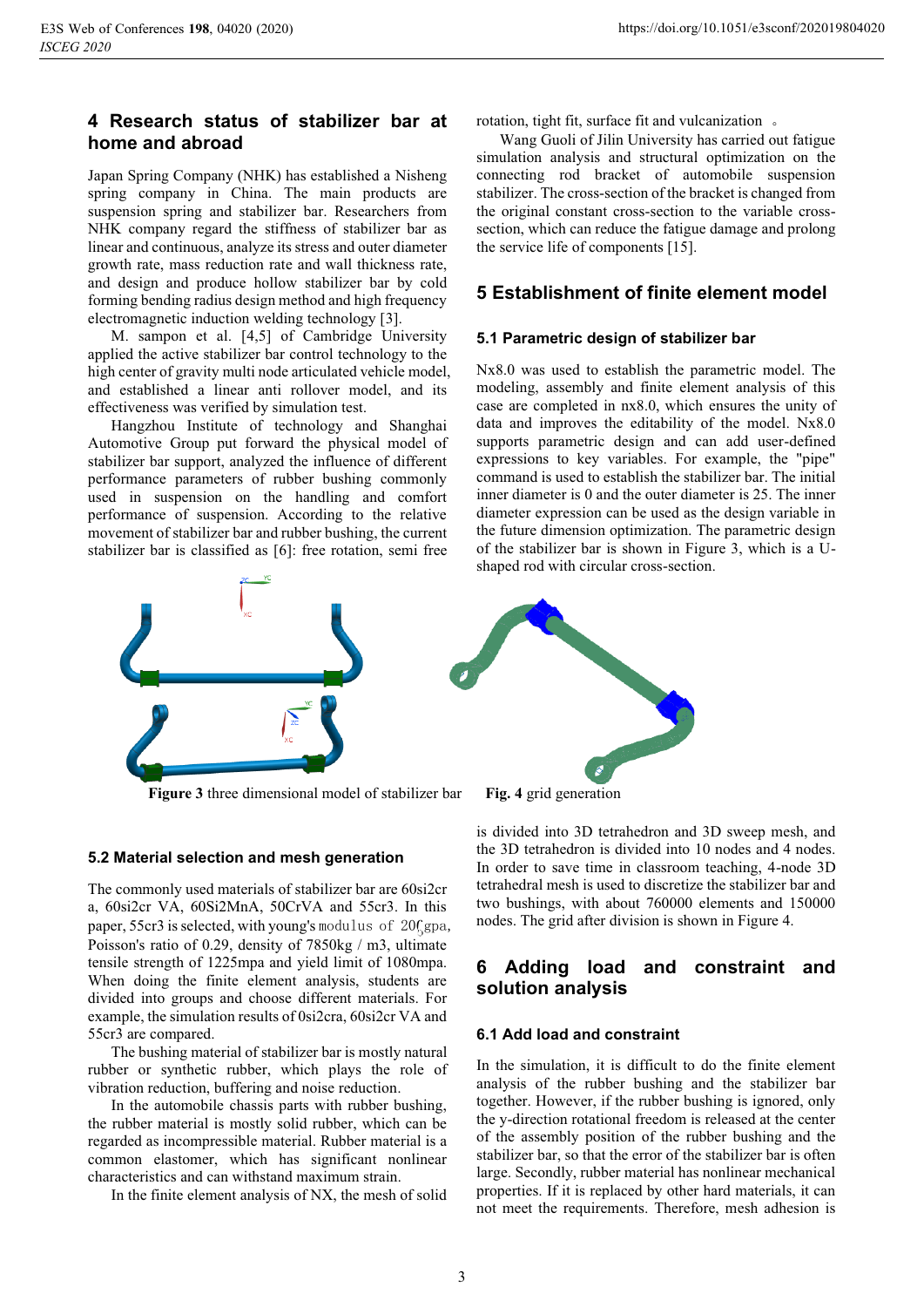added between the finite element model of rubber bushing and the finite element model of stabilizer bar in this case.

A grid point is established at the center of the circular hole at both ends of the stabilizer bar, and the grid point is connected with the point surface connection of the circular hole. The forced displacement constraint is added at the central grid point, 30 mm up and down. As shown in

Figure 5. Do the same in the center of the bushing. Add grid points and establish the point surface connection between the grid points and the outer surface of the bushing. Add user-defined constraints at the grid points, and only retain the rotational degrees of freedom in the Y direction, as shown in Figure 6.



**Figure 5** forced displacement load **Figure 6** user defined constraints on rubber bushing on rubber bushing

Due to the nonlinear mechanical characteristics of rubber bushing, nlstatic 106 of NX NASTRAN solver is selected as the solution type of finite element analysis in this case. The finite element model has 840000 degrees of freedom, and the calculation time is about 15 minutes.



As shown in Figures 7 and 8, the maximum stress of the stabilizer bar is 708.4mpa at the node 22395. The maximum displacement is 34.4mm at 102223. Meet the requirements of safety factor.



#### **6.2 structural strength and stiffness analysis**



**Figure 7** maximum stress of stabilizer bar **Figure 8** maximum deformation of stabilizer bar

236.12

177.09

118.06

59.03

### **6.3 Discussion on Structure Optimization of stabilizer bar**

At present, the optimization of stabilizer bars at home and abroad is mostly hollow design, such as mubea and ThyssenKrupp in Germany, NHK in Japan and Silesian University of technology in Poland. Shanghai Jiaotong

University and SAIC Group adopted new high strength steel materials to hollow the front and rear stabilizer bars of Rongwei 750cv, and achieved good results

Structural optimization is generally divided into size optimization, shape optimization and topology optimization. Hollow design of stabilizer bar belongs to size optimization. In NX software, the value of expression can be used as variable and stress and strain as constraint